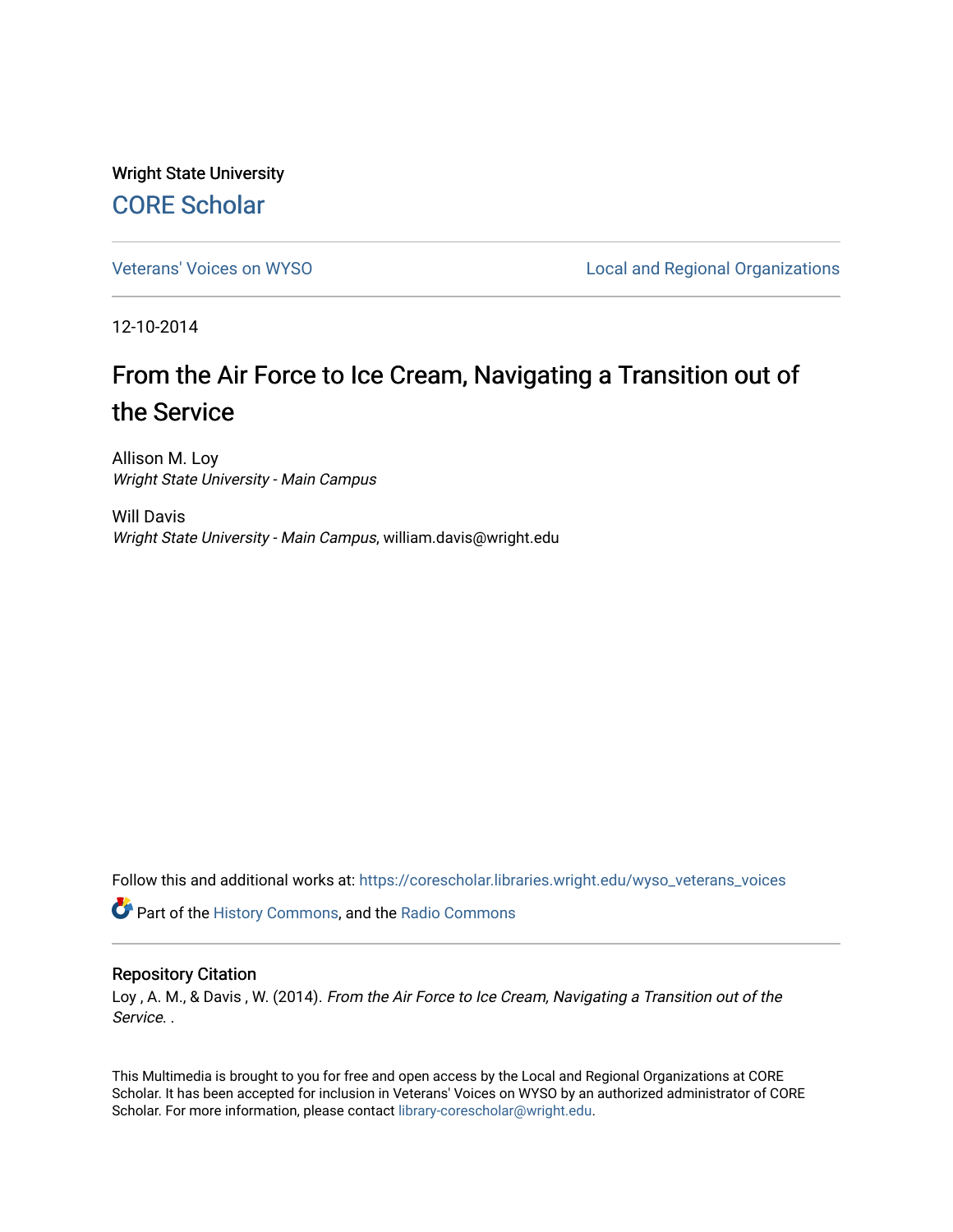## *From The Air Force To Ice Cream, Navigating A Transition Out Of The Service*

**by Allison Loy**

*Today we begin a new, local series called Veterans' Voices. You will hear military veterans from the Miami Valley interviewing their fellow veterans. The project is a collaboration with the Wright [State University Veteran and Military Center.](https://www.wright.edu/veteran-and-military-center)*

*Vets have a lot in common, no matter when they served and one issue they all confront sooner or later is re-entry into civilian life. Air Force veteran Allison Loy is a Wright State student now. She separated from the military 15 months ago and knows the challenges first hand. She interviewed fellow airman Lieutenant Bobby Walker, who's making his transition out of the Air Force in a few weeks.*

Lieutenant Bobby Walker isn't your average ice cream man. Wearing his happy yellow bowtie and his ice cream scoop at the ready he asks passersby if they'd like a sample of Fronana. "It's an all-natural, dairy free alternative to ice cream that I make out of bananas," he explains. But this isn't his day job. Bobby is a behavioral scientist in the United States Air Force. At least for now he is

"It's actually really hard to become a behavioral scientist right out of the Air Force Academy. So, to have that opportunity, I was pretty fortunate I guess."

In August of 2014 Bobby found out he is being involuntarily separated from the Air Force because his career field is over manned. This is called Force Shaping, and it's meant to restructure personnel based on the needs of the Air Force.

"And I think that, you know, if I were retiring or choosing to separate, my life would have been better planned and prepared for the next step but having been force shaped makes it a little bit different," he says.

When I was getting out, although I chose it, I compare it to getting a divorce, and here I'd committed fifteen years of my life to the Air Force and separating from that and leaving that was huge and very emotional. Even though I wanted out, I remember, they had the military and family life counselor person, the people that you can just go, drop in, talk to, they don't even write anything down, and I started talking about all the stuff that I was feeling really apprehensive about and she said, "Yep, that makes sense, it's not abnormal to feel that way."